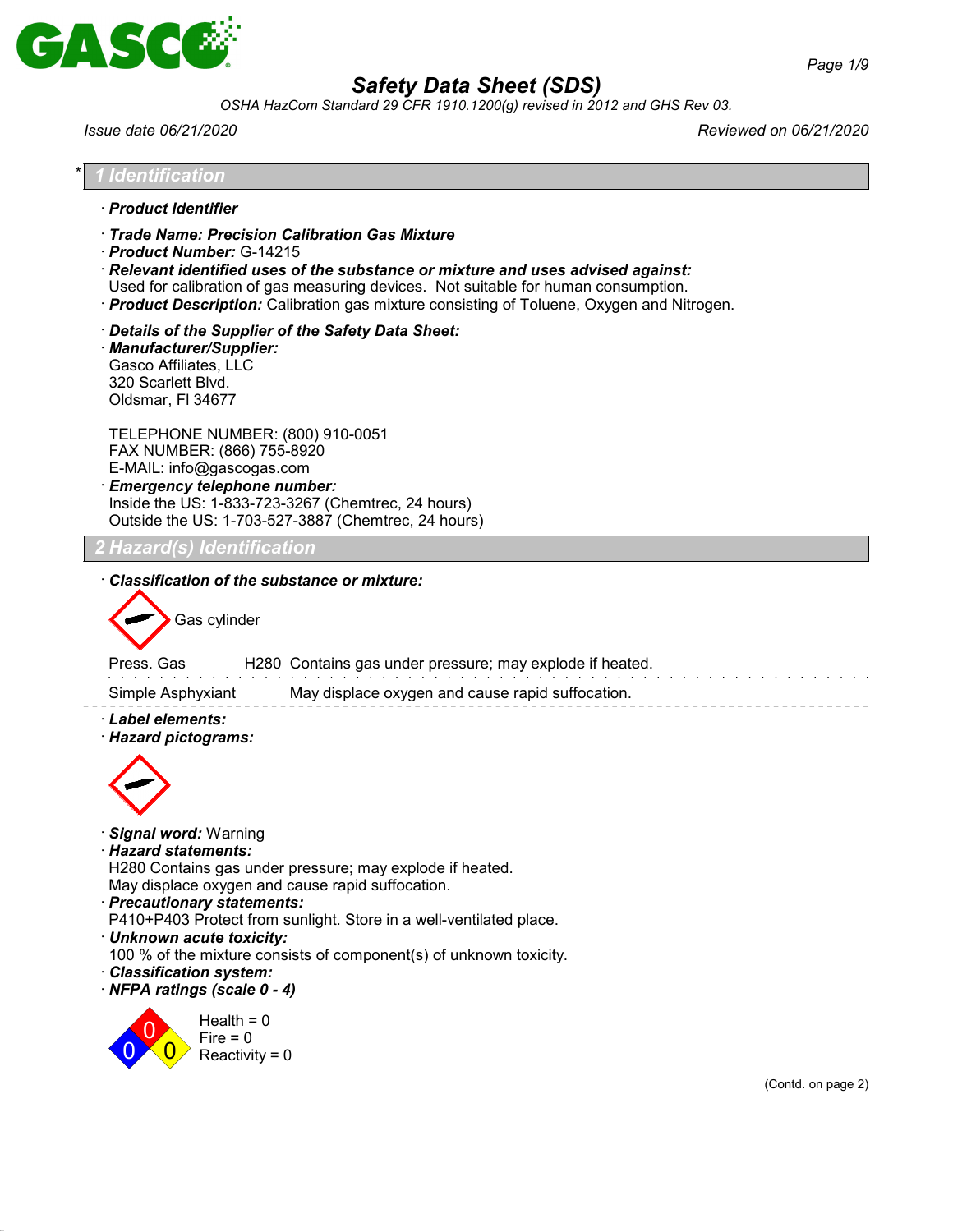*OSHA HazCom Standard 29 CFR 1910.1200(g) revised in 2012 and GHS Rev 03.*

*Issue date 06/21/2020 Reviewed on 06/21/2020*

*Trade Name: Precision Calibration Gas Mixture*

### · *HMIS-ratings (scale 0 - 4)*

| $H = 0$ Health = 0 |                                      |
|--------------------|--------------------------------------|
| <b>FIRE</b>        | $\textcolor{blue}{\bullet}$ Fire = 0 |
|                    | REACTIVITY 0 Physical Hazard = 0     |

· *Hazard(s) not otherwise classified (HNOC):* None known

*3 Composition/Information on Ingredients*

### · *Chemical characterization: Mixtures*

· *Description:* Mixture of substances listed below with non-hazardous additions.

| · Dangerous Components:     |                                                                                                                                                  |                      |
|-----------------------------|--------------------------------------------------------------------------------------------------------------------------------------------------|----------------------|
| CAS: 7727-37-9              | Nitrogen                                                                                                                                         | 78.90001-80.9995%    |
|                             | RTECS: QW 9700000 $\diamondsuit$ Press. Gas, H280; Simple Asphyxiant                                                                             |                      |
| CAS: 7782-44-7              | Oxygen                                                                                                                                           | $19 - 21%$           |
|                             | <b>♦ Oxid. Gas 1, H270; ♦ Press. Gas, H280</b>                                                                                                   |                      |
| CAS: 108-88-3               | Toluene                                                                                                                                          | $0.0005 - 0.09999\%$ |
| RTECS: XS 5250000           | <b> A</b> Flam. Liq. 2, H225; <b>A</b> Repr. 2, H361; STOT RE 2, H373;<br>Asp. Tox. 1, H304; <b>(</b> ) Acute Tox. 4, H332; Skin Irrit. 2, H315; |                      |
|                             |                                                                                                                                                  |                      |
|                             | <b>STOT SE 3, H336</b>                                                                                                                           |                      |
| <b>4 First-Aid Measures</b> |                                                                                                                                                  |                      |

### · *Description of first aid measures*

### · *After inhalation:*

Supply fresh air. If required, provide artificial respiration. Consult doctor if symptoms persist.

## In case of unconsciousness place patient stably in the side position for transportation.

### · *After skin contact:*

Generally, the product does not irritate the skin.

In cases of contact with liquified material, frostbite may occur. Immerse frostbite in cool-warm water and seek medical attention.

Wash with soap and water.

If skin irritation occurs, consult a doctor.

### · *After eye contact:*

Not anticipated under normal use.

Rinse opened eye for several minutes under running water. If symptoms persist, consult a doctor.

### · *After swallowing:*

Not a normal route of entry.

If swallowed and symptoms occur, consult a doctor.

· *Information for doctor*

· *Most important symptoms and effects, both acute and delayed:* No further relevant information available. · *Indication of any immediate medical attention and special treatment needed:*

No further relevant information available.

*5 Fire-Fighting Measures*

### · *Extinguishing media*

### · *Suitable extinguishing agents:*

Use fire fighting measures that suit the environment.

Use water spray to cool fire-exposed containers.

· *For safety reasons unsuitable extinguishing agents:* No further relevant information.

(Contd. on page 3)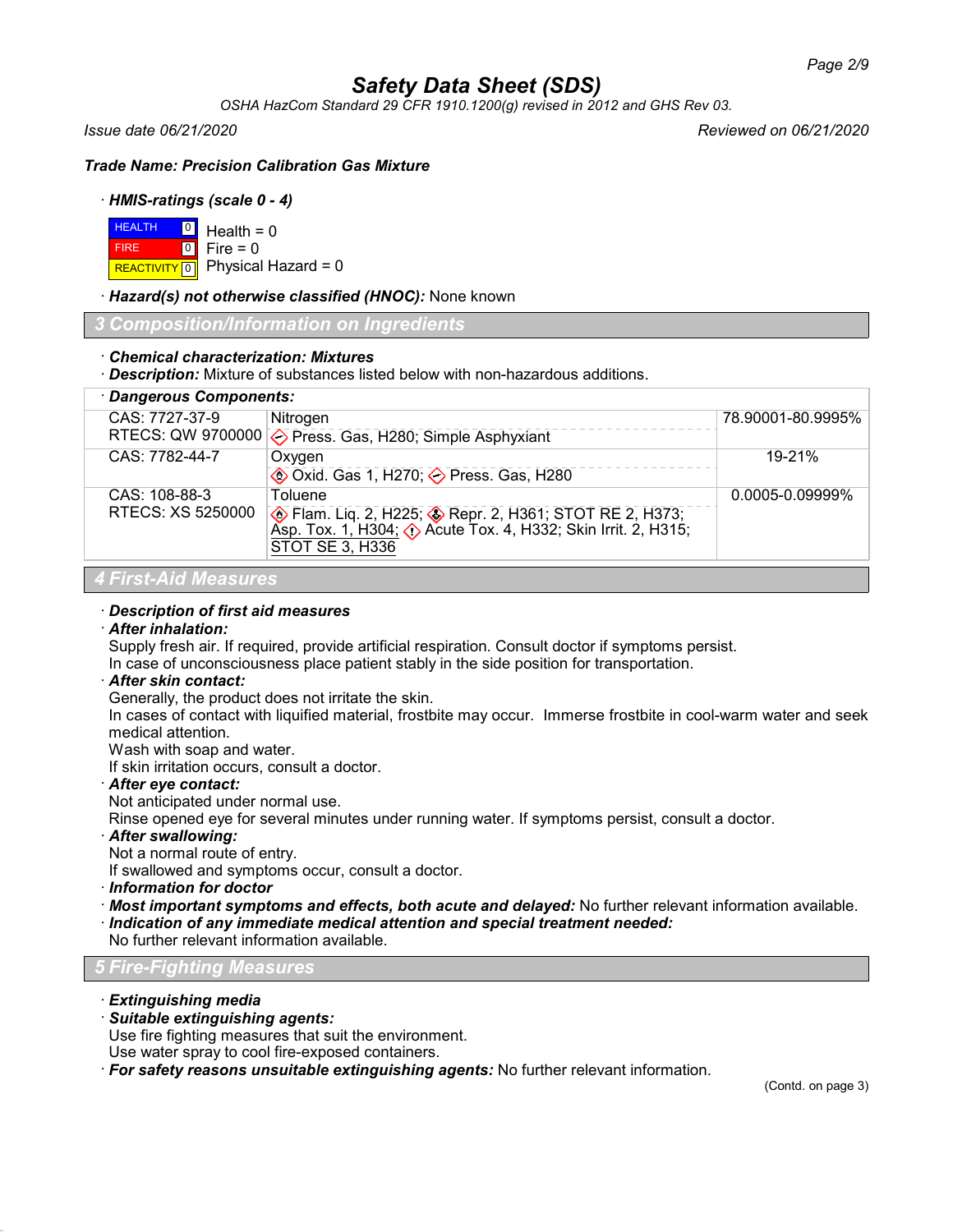*OSHA HazCom Standard 29 CFR 1910.1200(g) revised in 2012 and GHS Rev 03.*

### *Issue date 06/21/2020 Reviewed on 06/21/2020*

### *Trade Name: Precision Calibration Gas Mixture*

### · *Special hazards arising from the substance or mixture:*

Closed containers may explode when exposed to extreme heat.

If incinerated, product will releaset the following toxic fumes: Oxides of Carbon and Nitrogen (NOx).

### · *Advice for firefighters*

This gas mixture is not flammable; however, containers, when involved in fire, may rupture or burst in the heat of the fire.

### · *Special protective equipment for firefighters:*

As in any fire, wear self-contained breathing apparatus pressure-demand (NIOSH approved or equivalent) and full protective gear to prevent contact with skin and eyes.

### *6 Accidental Release Measures*

· *Personal precautions, protective equipment and emergency procedures:*

Treat any fumes as toxic.

Ensure adequate ventilation.

Keep people at a distance and stay upwind.

In a confined area, NIOSH approved respiratory protection may be required.

· *Environmental precautions:* Inform authorities in case of gas release.

· *Methods and material for containment and cleaning up:*

Dispose of the collected material according to regulations.

· *Reference to other sections:*

See Section 7 for information on safe handling.

See Section 8 for information on personal protection equipment.

See Section 13 for disposal information.

### *7 Handling and Storage*

### · *Handling*

### · *Precautions for safe handling:*

Ensure good ventilation/exhaustion at the workplace.

Be aware of any signs of dizziness or fatigue; exposures to fatal concentrations of this gas mixture could occur without any significant warning symptoms due to the potential for oxygen deficiency (simple asphyxiation). Do not attempt to adjust, repair or in any other way modify the cylinders containing this gas mixture. If there is a malfunction or another type of operational problem, contact nearest distributor immediately.

### · *Information about protection against explosions and fires:*

Pressurized container: protect from sunlight and do not expose to temperatures exceeding 50°C, i.e. electric lights. Do not pierce or burn, even after use.

Do not spray on a naked flame or any incandescent material.

### · *Conditions for safe storage, including any incompatibilities*

Store away from strong oxidizing agents, powdered metals, powdered metal salts, Alkali metals and Alkaline Earth metals.

· *Storage*

### · *Requirements to be met by storerooms and receptacles:*

Store in a cool location.

Cylinders should be firmly secured to prevent falling or being knocked over. Cylinders must be protected from the environment, and preferably kept at room temperature. Cylinders should be stored in dry, well-ventilated areas, away from sources of heat, ignition, and direct sunlight. Protect cylinders against physical damage. Full and empty cylinders should be segregated. Use a "first-on, first-out" inventory system to prevent full containers from being stored for long periods of time.

- · *Information about storage in one common storage facility:* Not required.
- · *Further information about storage conditions:* Store in cool, dry conditions in well sealed receptacles.
- · *Specific end use(s):* No further relevant information available.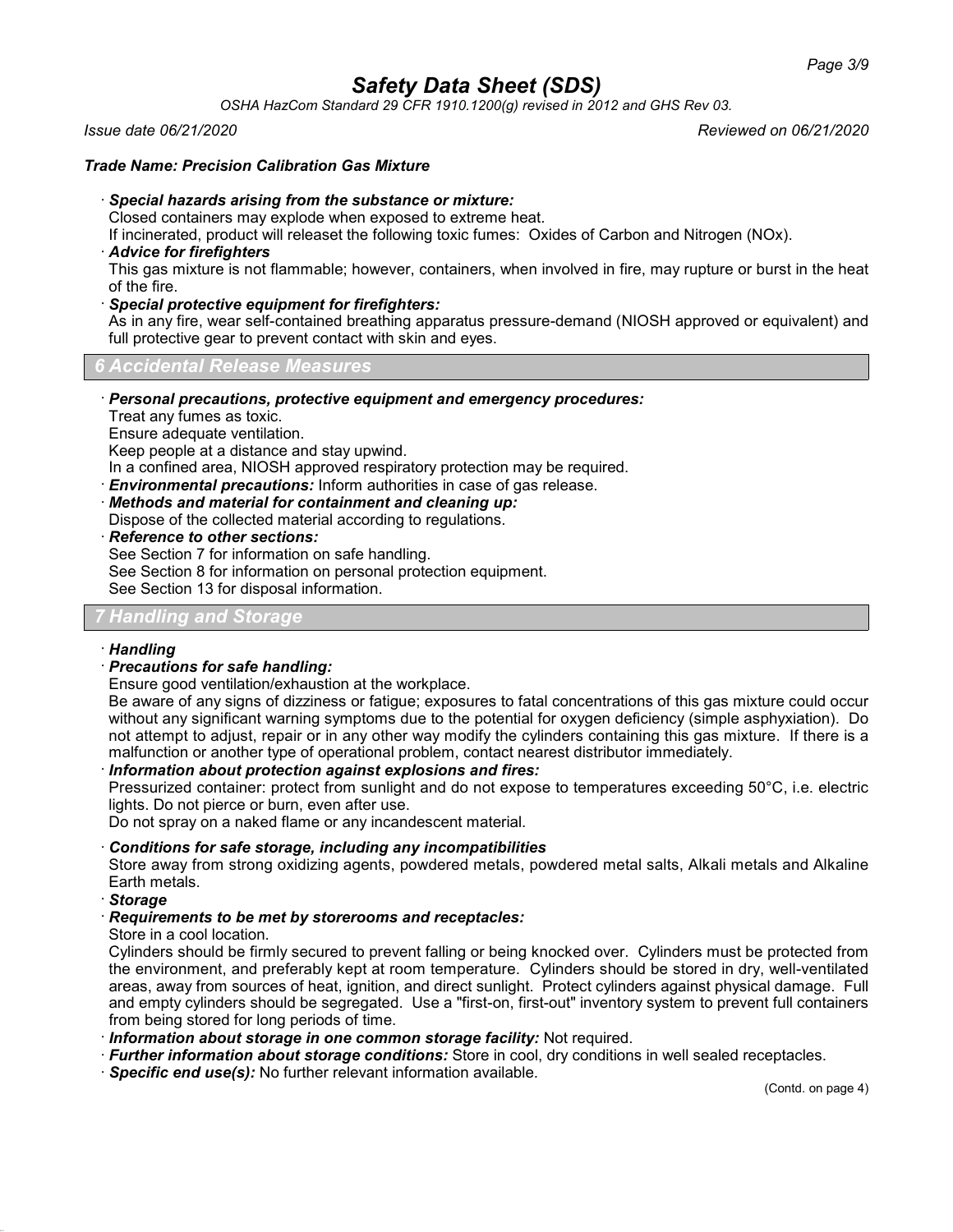*OSHA HazCom Standard 29 CFR 1910.1200(g) revised in 2012 and GHS Rev 03.*

*Issue date 06/21/2020 Reviewed on 06/21/2020*

*Trade Name: Precision Calibration Gas Mixture*

### *8 Exposure Controls/Personal Protection*

· *Additional information about design of technical systems:* No further data; see section 7.

### · *Control parameters:*

### · *Components with occupational exposure limits:*

The following constituent is the only constituent of the product which has a PEL, TLV or other recommended exposure limit.

At this time, the other constituents have no known exposure limits.

### **7727-37-9 Nitrogen**

TLV withdrawn TLV, see App. F; simple asphyxiant

· *Additional information:* The lists that were valid during the creation of this SDS were used as basis.

### · *Exposure controls:*

- · *Personal protective equipment*
- · *General protective and hygienic measures:* Wash hands before breaks and at the end of work.
- · *Breathing equipment:*

Use suitable respiratory protective device in case of insufficient ventilation.

In case of brief exposure or low pollution use respiratory filter device. In case of intensive or longer exposure, use respiratory protective device that is independent of circulating air.

- · *Protection of hands:* Not required.
- · *Material of gloves:* Not applicable.
- · *Penetration time of glove material:* Not applicable.
- · *Eye protection:* Not required.

### *9 Physical and Chemical Properties*

### · *Information on basic physical and chemical properties*

· *General Information*

| · Appearance:                       |                               |
|-------------------------------------|-------------------------------|
| Form:                               | Gaseous                       |
| Color:                              | Clear, colorless              |
| · Odor:                             | Odorless                      |
| Odor threshold:                     | Not determined.               |
| · pH-value:                         | Not determined.               |
| Change in condition                 |                               |
| <b>Melting point/Melting range:</b> | Not determined.               |
| <b>Boiling point/Boiling range:</b> | Not determined.               |
| · Flash point:                      | None                          |
| · Flammability (solid, gaseous):    | Not determined.               |
| · Decomposition temperature:        | Not determined.               |
| · Auto igniting:                    | Product is not self-igniting. |
| · Danger of explosion:              | Not determined.               |
| $\cdot$ Explosion limits:           |                               |
| Lower:                              | Not determined.               |
| Upper:                              | Not determined.               |
| · Vapor pressure:                   | Not determined.               |
|                                     |                               |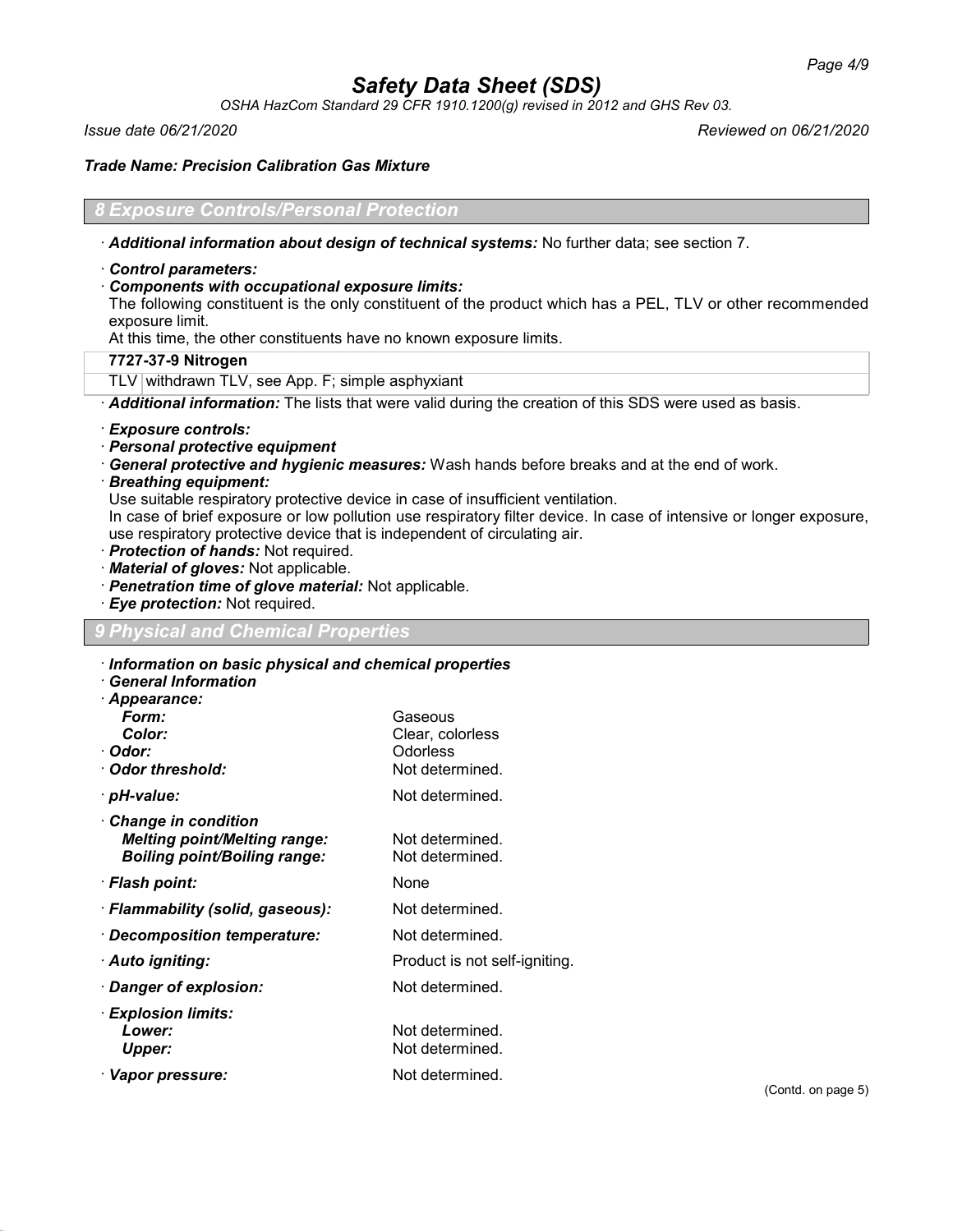*OSHA HazCom Standard 29 CFR 1910.1200(g) revised in 2012 and GHS Rev 03.*

*Issue date 06/21/2020 Reviewed on 06/21/2020*

### *Trade Name: Precision Calibration Gas Mixture*

| · Density:                                                 |                 |  |
|------------------------------------------------------------|-----------------|--|
| <b>Relative density:</b>                                   | Not determined. |  |
| Vapor density:                                             | Not determined. |  |
| <b>Evaporation rate:</b>                                   | Not applicable. |  |
| · Solubility in / Miscibility with:                        |                 |  |
| Water:                                                     | Fully miscible. |  |
| · Partition coefficient (n-octanol/water): Not determined. |                 |  |
| · Viscosity:                                               |                 |  |
| Dynamic:                                                   | Not determined. |  |

**Kinematic:** Not determined.<br> **Other information:** No further relevant · *Other information:* No further relevant information available.

### *10 Stability and Reactivity*

· *Reactivity:* No further relevant information available.

- · *Chemical stability:* Stable under normal conditions.
- · *Thermal decomposition / conditions to be avoided:* No decomposition if used according to specifications.
- · *Possibility of hazardous reactions:* No dangerous reactions known.
- · *Conditions to avoid:* No further relevant information available.
- · *Incompatible materials:*

Strong oxidizing agents, organic materials, powdered metals, powdered metal salts, Alkali metals and Alkaline Earth metals.

· *Hazardous decomposition products:* Carbon Oxides and Nitrogen Oxides (NOx).

### *11 Toxicological Information*

- · *Information on toxicological effects:*
- · *Acute toxicity:*

### · *LD/LC50 values that are relevant for classification:*

### **108-88-3 Toluene**

| Oral   | LD50 | 5000 mg/kg (Rat)                             |
|--------|------|----------------------------------------------|
| Dermal | LD50 | 12124 mg/kg (Rabbit)                         |
|        |      | Inhalative $ LC50/4 h $ 12.5-28.8 mg/l (Rat) |

### · *Primary irritant effect:*

- · *On the skin:* No irritating effect.
- · *On the eye:* No irritating effect.
- · *Additional toxicological information:*

· *Carcinogenic categories:*

- · *IARC (International Agency for Research on Cancer):*
- Group 1 Carcinogenic to humans
- Group 2A Probably carcinogenic to humans
- Group 2B Possibly carcinogenic to humans
- Group 3 Not classifiable as to its carcinogenicity to humans
- Group 4 Probably not carcinogenic to humans

108-88-3 Toluene 3

#### · *NTP (National Toxicology Program):*

None of the ingredients are listed.

(Contd. on page 6)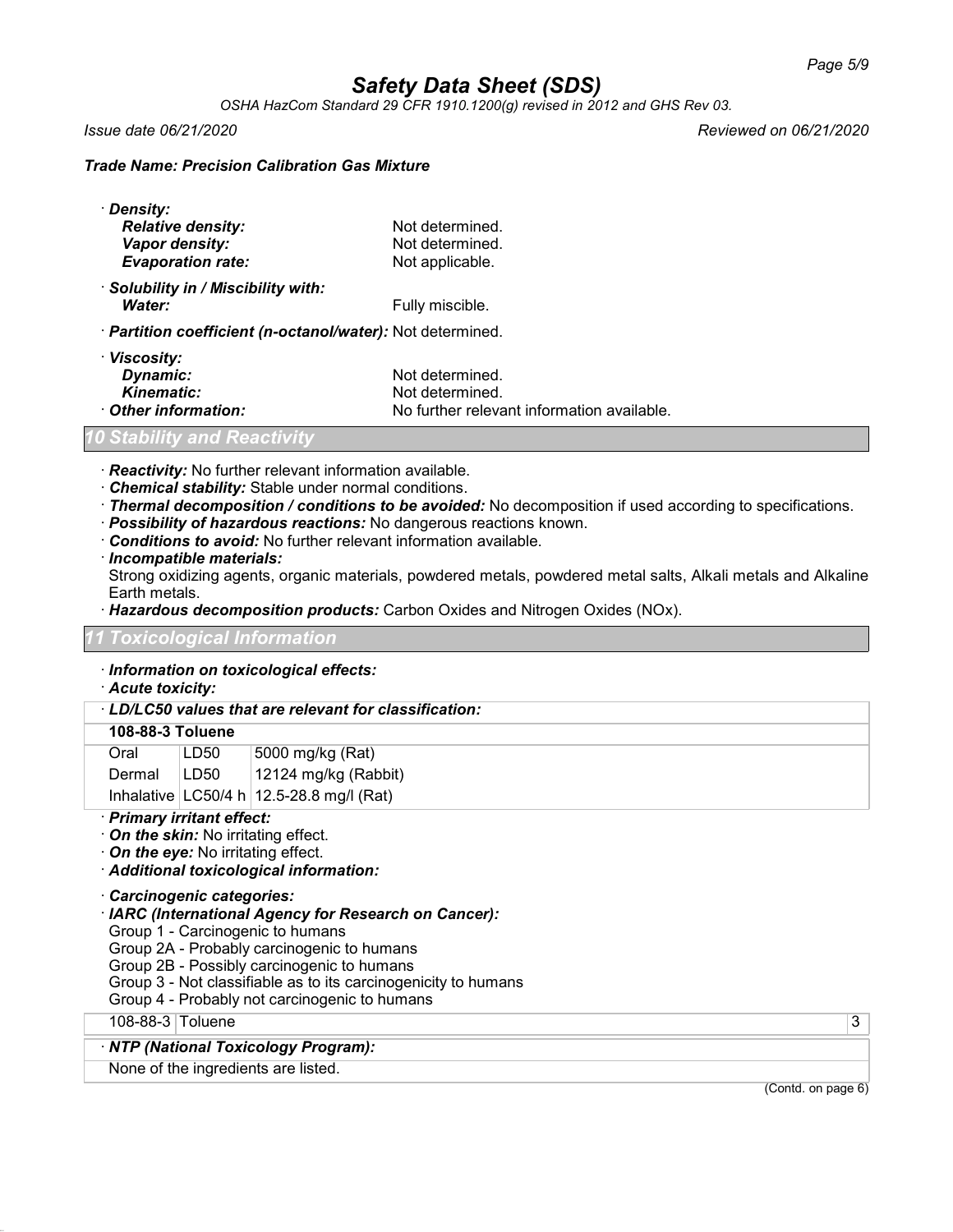*OSHA HazCom Standard 29 CFR 1910.1200(g) revised in 2012 and GHS Rev 03.*

*Issue date 06/21/2020 Reviewed on 06/21/2020*

### *Trade Name: Precision Calibration Gas Mixture*

### · *OSHA-Ca (Occupational Safety & Health Administration):*

None of the ingredients are listed.

### *12 Ecological Information*

- · *Toxicity:*
- · *Aquatic toxicity:*
- **108-88-3 Toluene**
- EC50 10 mg/l (Green algae)
	- 8.0 mg/l (Water flea)
- · *Persistence and degradability:* No further relevant information available.
- · *Behavior in environmental systems:*
- · *Bioaccumulative potential:* No further relevant information available.
- · *Mobility in soil:* No further relevant information available.
- · *Additional ecological information:*
- · *General notes:* Generally not hazardous for water.
- · *Results of PBT and vPvB assessment:*
- · *PBT:* Not applicable.
- · *vPvB:* Not applicable.
- · *Other adverse effects:* No further relevant information available.

### *13 Disposal Considerations*

### · *Waste treatment methods*

· *Recommendation:*

Release all residual gas pressure in a well ventilated area. Verify the cylinder is completely empty (0 PSIG). Remove or cover any hazard labels. Return empty cylinder for recycling.

NOTE: Check with the local easte authority before placing any gas cylinder into waste container for pickup. GASCO encourages the consumer to return all cylinders.

- · *Waste disposal key:* The U.S. EPA has not published waste disposal numbers for this product's components.
- · *Uncleaned packaging*
- · *Recommendation:* Return cylinder and unused product to supplier.

### *14 Transport Information*

- · *UN-Number:*
- · *DOT, ADR/ADN, IMDG, IATA* UN1956
- · *UN proper shipping name:*
- 
- 
- 
- · *Transport hazard class(es):*
- · *DOT*



· *Class:* 2.2

· *DOT* Compressed gas, n.o.s. · *ADR/ADN* UN1956 Compressed gas, n.o.s. · *IMDG, IATA* COMPRESSED GAS, N.O.S.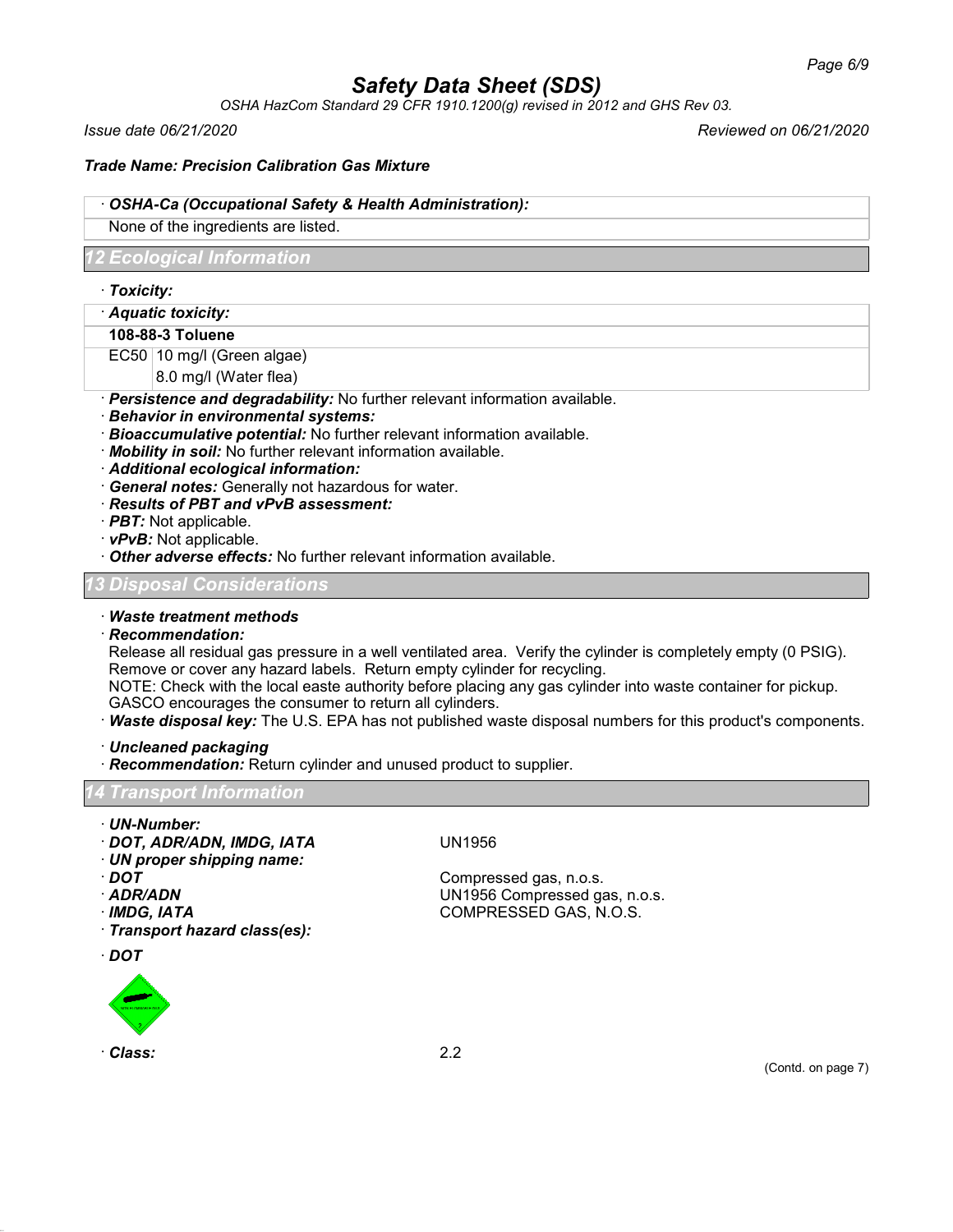*OSHA HazCom Standard 29 CFR 1910.1200(g) revised in 2012 and GHS Rev 03.*

*Issue date 06/21/2020 Reviewed on 06/21/2020*

| <b>Trade Name: Precision Calibration Gas Mixture</b>              |                                                                                                                  |
|-------------------------------------------------------------------|------------------------------------------------------------------------------------------------------------------|
| · Label:                                                          | 2.2                                                                                                              |
| · ADR/ADN                                                         |                                                                                                                  |
| · Class:<br>· Label:                                              | 2.21A<br>2.2                                                                                                     |
| $·$ IMDG, IATA                                                    |                                                                                                                  |
| · Class:                                                          | 2.2                                                                                                              |
| · Label:                                                          | 2.2                                                                                                              |
| · Packing group:<br>· DOT, ADR/ADN, IMDG, IATA                    | <b>Non-Regulated Material</b>                                                                                    |
| · Environmental hazards:                                          | Not applicable.                                                                                                  |
| · Special precautions for user:                                   | Not applicable.                                                                                                  |
| · Hazard identification number (Kemler code): 20<br>· EMS Number: | $F-C, S-V$                                                                                                       |
| · Transport in bulk according to Annex II of                      |                                                                                                                  |
| <b>MARPOL73/78 and the IBC Code:</b>                              | Not applicable.                                                                                                  |
| · Transport/Additional information:                               |                                                                                                                  |
| $\cdot$ DOT<br>· Quantity limitations:                            | On passenger aircraft/rail: 75 kg<br>On cargo aircraft only: 150 kg                                              |
| · ADR/ADN                                                         |                                                                                                                  |
| · Excepted quantities (EQ):                                       | Code: E1<br>Maximum net quantity per inner packaging: 30 ml<br>Maximum net quantity per outer packaging: 1000 ml |
| · UN "Model Regulation":                                          | UN 1956 COMPRESSED GAS, N.O.S., 2.2, (E)                                                                         |
| <b>15 Regulatory Information</b>                                  |                                                                                                                  |
| · SARA (Superfund Amendments and Reauthorization):                | $\cdot$ Safety, health and environmental regulations/legislation specific for the substance or mixture:          |
| · Section 355 (extremely hazardous substances):                   |                                                                                                                  |

None of the ingredients are listed.

· *Section 313 (Specific toxic chemical listings):*

108-88-3 Toluene

## · *TSCA (Toxic Substances Control Act):*

7727-37-9 Nitrogen

7782-44-7 Oxygen

108-88-3 Toluene

(Contd. on page 8)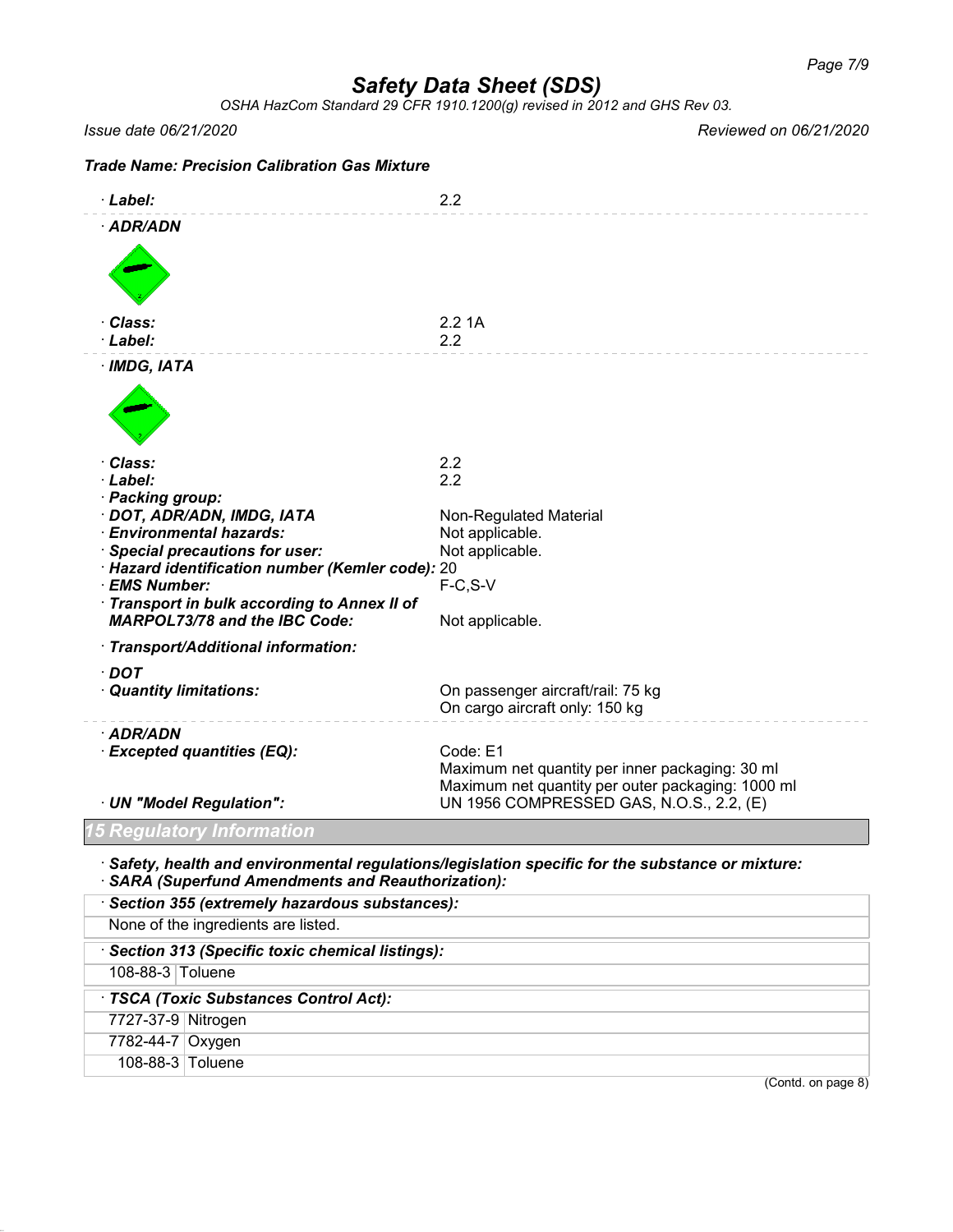*OSHA HazCom Standard 29 CFR 1910.1200(g) revised in 2012 and GHS Rev 03.*

*Issue date 06/21/2020 Reviewed on 06/21/2020*

### *Trade Name: Precision Calibration Gas Mixture*

| California Proposition 65:                                  |
|-------------------------------------------------------------|
| Chemicals known to cause cancer:                            |
| None of the ingredients are listed.                         |
| Chemicals known to cause reproductive toxicity for females: |
| 108-88-3 Toluene                                            |
| Chemicals known to cause reproductive toxicity for males:   |
| None of the ingredients are listed.                         |
| Chemicals known to cause developmental toxicity:            |
| None of the ingredients are listed.                         |
| · Carcinogenic categories:                                  |
| <b>EPA (Environmental Protection Agency):</b>               |

108-88-3 Toluene II

### · *TLV (Threshold Limit Value established by ACGIH):*

108-88-3 Toluene A4

· *NIOSH-Ca (National Institute for Occupational Safety and Health):*

None of the ingredients are listed.

#### · *GHS label elements*

The product is classified and labeled according to the Globally Harmonized System (GHS).

#### · *Hazard pictograms:*



· *Signal word:* Warning

#### · *Hazard statements:*

H280 Contains gas under pressure; may explode if heated.

May displace oxygen and cause rapid suffocation.

· *Precautionary statements:*

P410+P403 Protect from sunlight. Store in a well-ventilated place.

· *National regulations:*

None of the ingredients are listed.

· *Chemical safety assessment:* A Chemical Safety Assessment has not been carried out.

### *<u>Other Informa</u>*

#### · *Relevant phrases:*

Gasco Affiliates, LLC, makes not express or implied warranties, guarantees or representations regarding the product of the information herein, including but not limited to any implied warranty or merchantability or fitness for use. Gasco Affilitates, LLC shall not be liable for any personal injury, property or other damages of any nature, whether compensatory, consequential, exemplary, or otherwise, resulting from any publication, use of reliance upon the information herein.

· *Date of last revision/ revision number:* 06/21/2020 / -

#### · *Abbreviations and acronyms:*

ADR: The European Agreement concerning the International Carriage of Dangerous Goods by Road

ADN: The European Agreement concerning the International Carriage of Dangerous Goods by Inland Waterways

- IMDG: International Maritime Code for Dangerous Goods
- DOT: US Department of Transportation

IATA: International Air Transport Association

ACGIH: American Conference of Governmental Industrial Hygienists